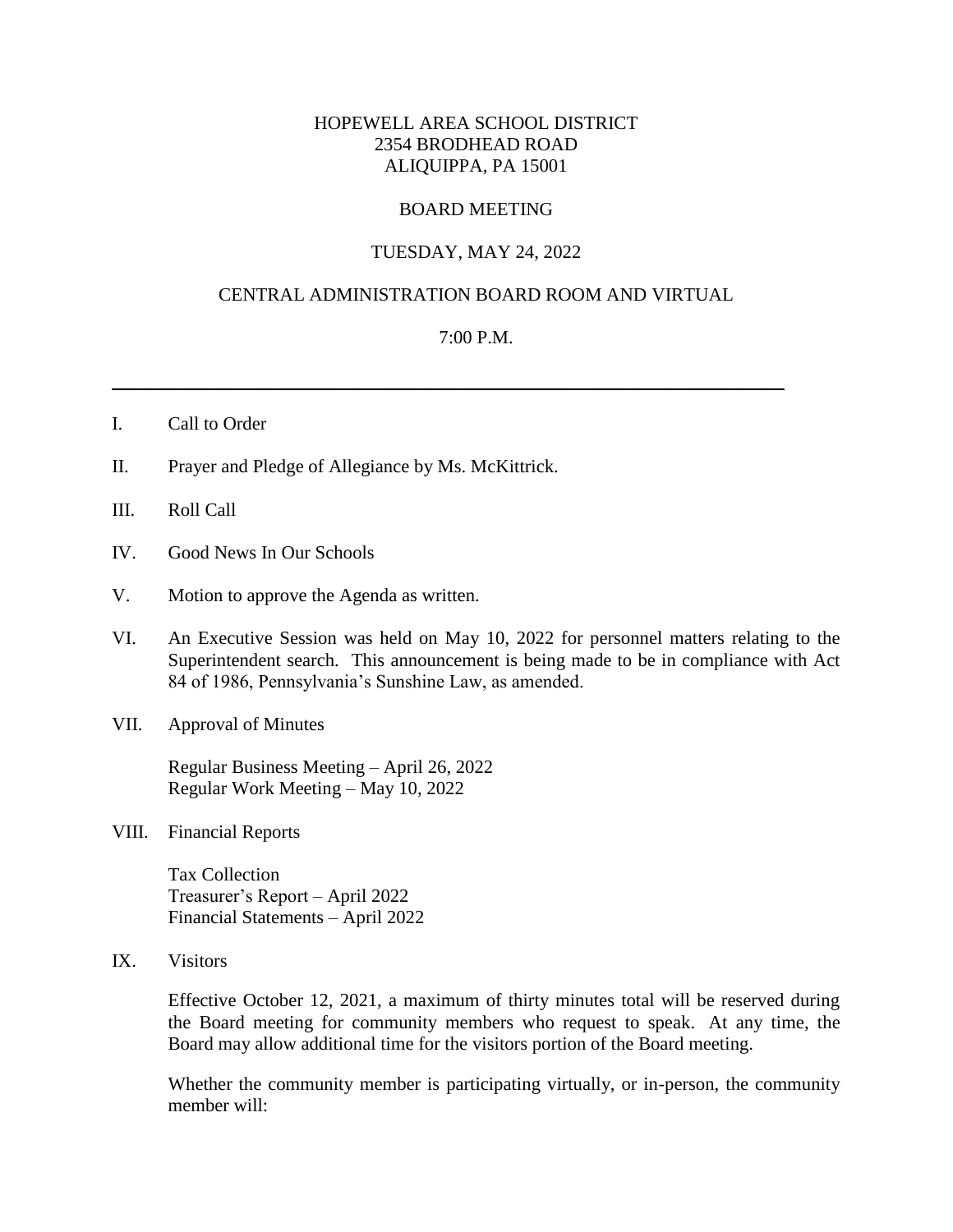- State their name and township of residence
- Have up to three minutes to make a statement and/or ask a question to the Board
- Only be able to speak once during the visitors portion of the board meeting
- Have their time begin when the individual begins to speak

It is recommended that community members wishing to speak during the visitors portion email the Board Secretary prior to the board meeting, however the online chat will be monitored during the visitors portion of the meeting for anyone wishing to speak.

A response may be given during the meeting, however, it is also possible that no response will be provided during the Board meeting. The Board will instruct the Superintendent, the Business Administrator and/or the Solicitor to either respond to the inquiry or do further research and report back to the Board and/or the resident. For any question that requires a response, the District will contact the individual directly to respond or will share responses at the following Board meeting.

X. Committee Discussion/Recommendations

**Education/Curriculum/Instruction:** Dr. Erickson, Chair; Mrs. Miller, Co-Chair

Recommendation to approve the following:

- 1. Agreement for Private Industry Council of Westmoreland/Fayette, Inc. to conduct one Head Start Classroom at Hopewell Elementary School for the 2022-2023 school year, subject to PIC receiving appropriate funding. (**Roll Call**)
- 2. Continuation of the Memorandum of Understanding by and between the Hopewell Area School District and the Hopewell Education Association with respect to Online Education for the 2022-2023 School Year. (**Roll Call**)
- 3. Continuation of Memorandum of Understanding by and between the Hopewell Area School District and the Hopewell Education Association with respect to Family Behavioral Resources. (**Roll Call**)
- 4. Letter of Intent with the Beaver Valley Intermediate Unit to participate in the Technology Pool Counsel Consortium for the 2022-2023 school year.
- 5. Agreement with Adelphoi Education Services to provide emotional supports services to students on an as needed basis for the 2022-2023 school year.
- 6. Contract renewal for the 2022-2023 school year with AOT, Inc., providers of the District's occupational and physical therapy services, as well as speech therapy services on an as needed basis.
- 7. Madison Martin, a student at Geneva College, to complete student teaching during the spring semester of 2023, under the guidance of Mrs. Daltorio at the Senior High School.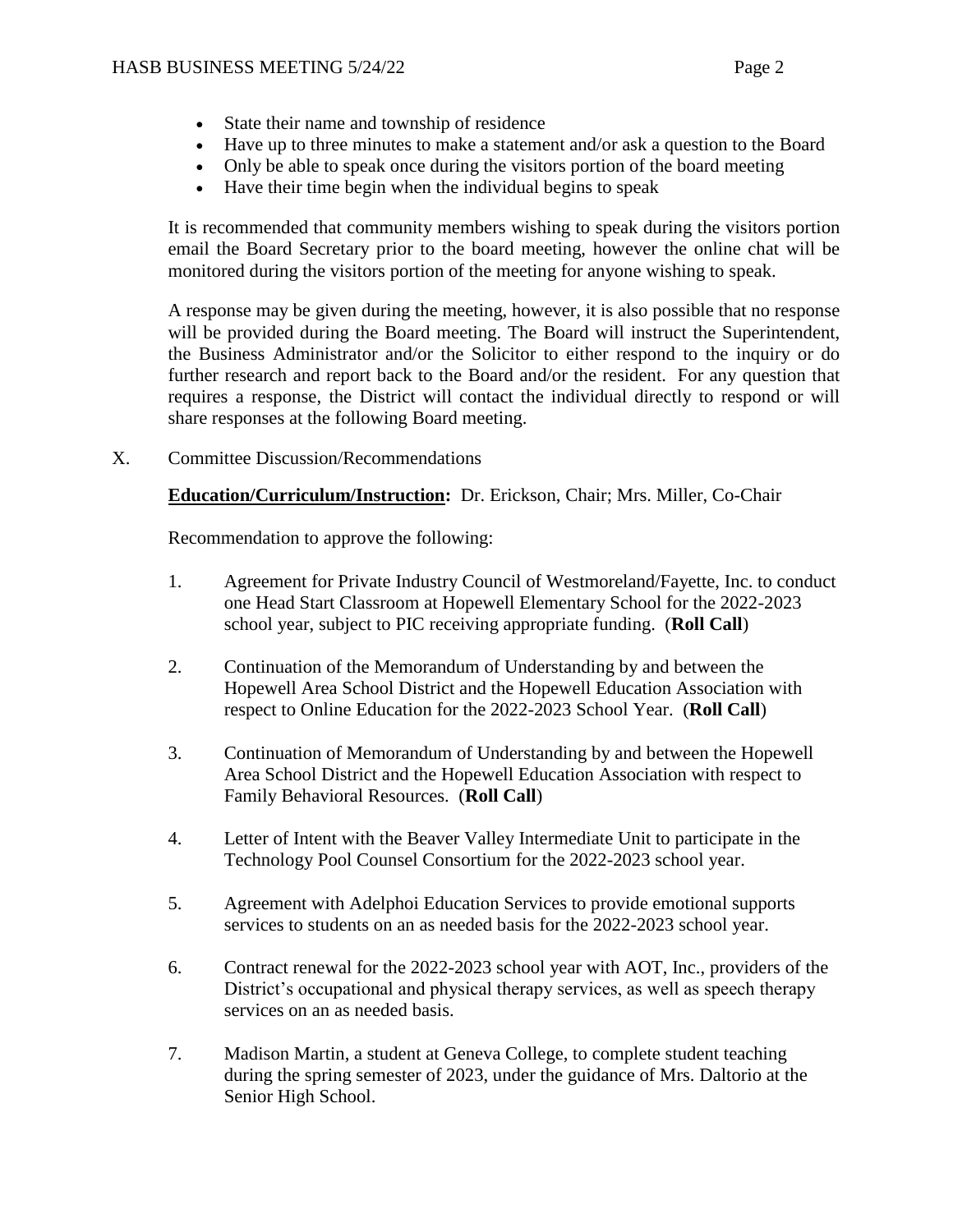- 8. Aiko Rivera-Nakazawa, a student at Geneva College, to complete student teaching during the spring semester of 2023, under the guidance of Mr. Keiper at the Senior High School.
- 9. Elizabeth Petro, a student at Robert Morris University, to complete pre-student teaching during the fall semester of 2022, under the guidance of Mr. Winters at the Senior High School.
- 10. Flexible Instructional Days for the 2022-2023 school year. (**Roll Call**) (**New Item**)

# **Buildings and Grounds**: Mr. Santia, Chair

Recommendation to approve the following:

- 1. Request from Hopewell Township to use the parking lots at Hopewell and Margaret Ross Elementary Schools for parking during Park Fest, July 9, 2022.
- 2. Request of Craig Biller to use Gym B at the Junior High School from June 28, 2022 through June 30, 2022 from 8:00 a.m. until 2:30 p.m. for a youth basketball camp.
- 3. Request of the varsity girls soccer team to use Tony Dorsett Stadium August 8, 2022 through August 11, 2022 from 8:00 a.m. until 3:00 p.m. to host a youth soccer camp.
- 4. Request of Hopewell Youth Football to use the field at the Junior High School, Monday through Thursday from 6:00 p.m. until 8:00 p.m. beginning July 5, 2022 through November, for practice.
- 5. Request of Hopewell Youth Football to use Tony Dorsett Stadium on Saturday or Sunday beginning August 20, 2022 through October 2, 2022 for games.
- 6. Request from Hopewell Township to use the parking lots at Hopewell Elementary School and Margaret Ross Elementary school during the BBQ & Blues event on Saturday, September 10, 2022 from 12:00 p.m. until 9:30 p.m.
- 7. Request of Mark D'Alessandris to use the Main and Auxiliary gyms at the Senior High School June 20, 2022 through June 23, 2022 from 9:00 a.m. until 12:00 p.m. for Shooting Stars Youth Basketball Camp.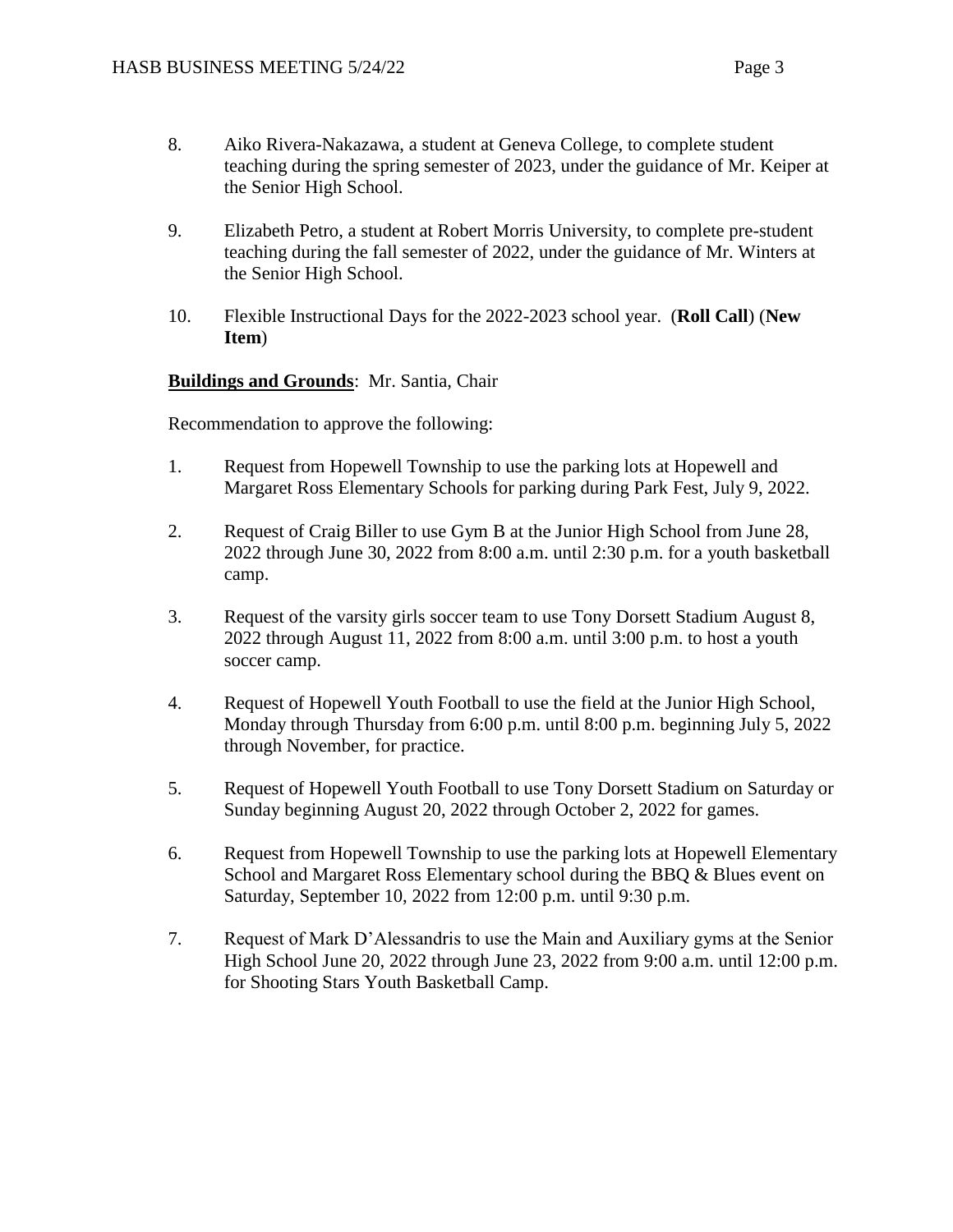**Finance and Budget**: Ms. McKittrick, Chair; Mrs. Zupsic, Co-Chair

Recommendation to approve the following:

- 1. Payment of Bills: (**Roll Call)**
	- a. General Fund List of Bills in the amount of \$782,029.55
	- b. Cafeteria Fund List of Bills in the amount of \$126,114.16

Payments to be ratified:

- c. General Fund Payments in the amount of \$2,035,070.77
- 2. Agreement with Medic Rescue to provide emergency medical transport for the 2022-2023 school year, at a cost of \$3,400.
- 3. Supply bids for the 2022-2023 school year for the following departments:

| \$2,742.43<br>\$15,352.91 |
|---------------------------|
|                           |
|                           |
| \$53,677.20               |
| \$255.65                  |
| \$3,244.52                |
| \$1,474.05                |
| \$7,302.80                |
|                           |

- 4. Purchase a Pass-Thru Heated Cabinet in the amount of \$8,576.91 from the Cafeteria Fund for Independence Elementary. (**New Item**)
- 5. Tax collector for Raccoon Township is Linda McCoy, effective July 1, 2022. (**New Item**)

**Personnel**: Dr. Erickson, Chair; Mrs. Zupsic, Co-Chair

Recommendation to approve the following:

- 1. Reappointment of John F. Salopek, Esquire, Solicitor, effective July 1, 2022 through June 30, 2023.
- 2. Reappointment of Brooke Baker, Board Treasurer, effective July 1, 2022 through June 30, 2023.
- 3. Reaffirm the District's Non-Discrimination Policy as required by Title VI and Title IX of the Education Amendments of 1972 and Section 504 of the Rehabilitation Act of 1975. Further, said policy to be advertised in the Beaver County Times.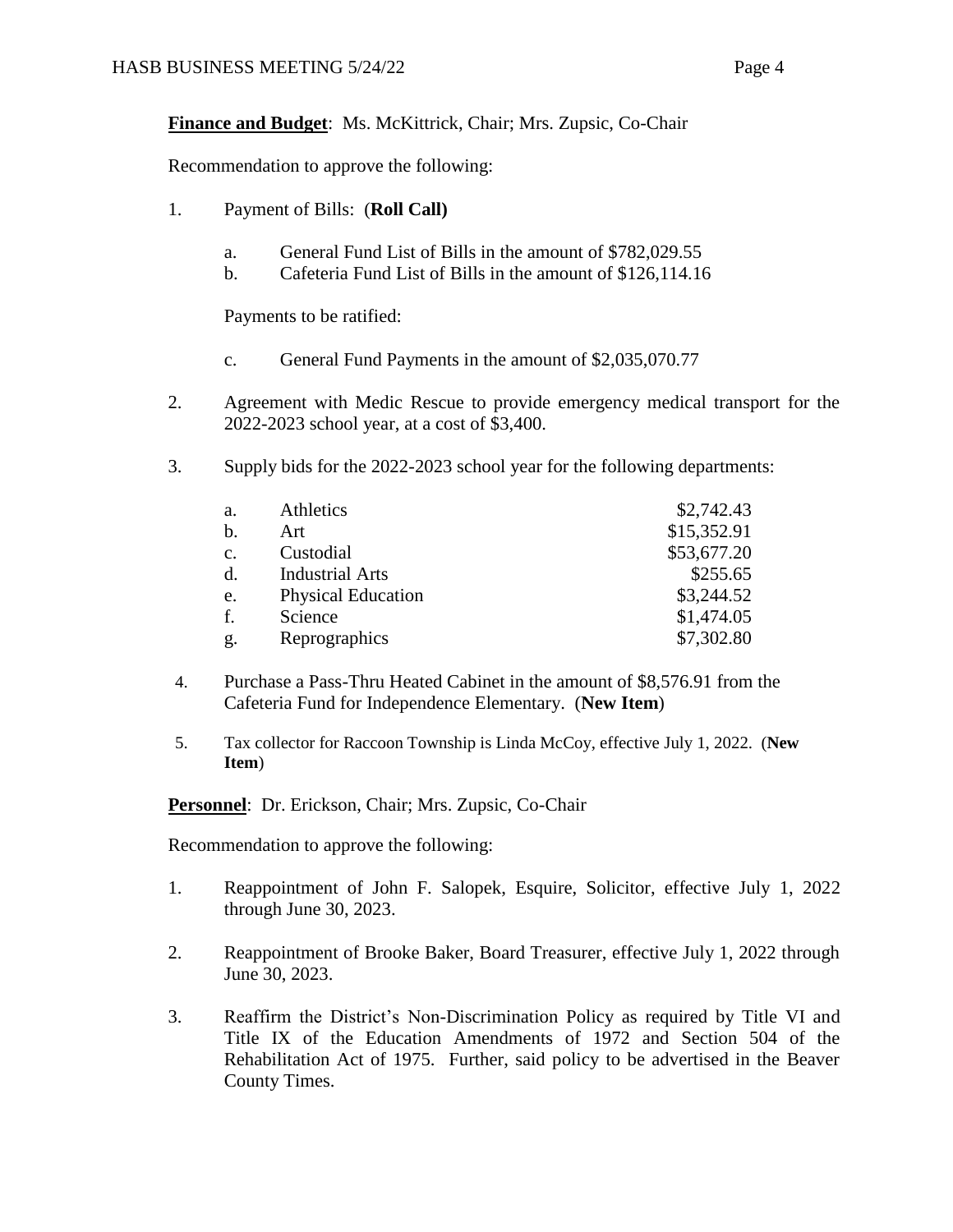- 4. Employment of the following K-6 Summer School teachers at the extended rate, per the collective Bargaining Agreement:
	- a. Kristina Frioni
	- b. Mike Sundy
	- c. Kelly Pratte
	- d. Katie Snyder
	- e. Anne Beitler
	- f. Lisa Morell (Substitute)
- 5. Staff for Extended School Year and Compensatory Education Services provided to identified students from June 20, 2022 through July 28, 2022. Final staff assignments and needs will be finalized by the end of the school year.
	- a. Raymon Smith, Math
	- b. Michael Gill, General Science and Introductory to Scientific Methods
	- c. Elizabeth Lehman, Biology
	- d. Karin Aleva, Social Studies
	- e. Rosetta Dufalla, English
- 6. Employment of the following grade 7-12 teacher for credit recovery to be compensated at a rate of pay of \$150.00 per student. (Staff to be determined)
- 7. Employment of Michelle deBrucky as on-site credit recovery supervisor. Compensation will be per the Collective Bargaining Agreement.
- 8. Buildings and Grounds Director job description.
- 9. Resignation for retirement of Kristine Steuer, bus driver, effective May 27, 2022.
- 10. Resignation of Mary Malesky, transportation aide, effective May 5, 2022.
- 11. Employment of Brittany Wilfong, temporary summer custodial help, effective June 6, 2022, pending receipt of all clearances. (**New Item**)
- 12. Employment of Taylor George, temporary summer custodial help, effective June 6, 2022, pending receipt of all clearances. (**New Item**)
- 13. Resignation for retirement of Cynthia Jamison, Attendance Secretary at the Senior High School, effective July 29, 2022. (**New Item**)
- 14. Collective Bargaining Agreement between the District and the Hopewell Cafeteria Educational Support Personnel Association for the period July 1, 2021 through June 30, 2025. (**New Item**) (**Roll Call**)
- 15. Resignation of Brooke Baker, Business Administrator, effective July 15, 2022. (**New Item**)